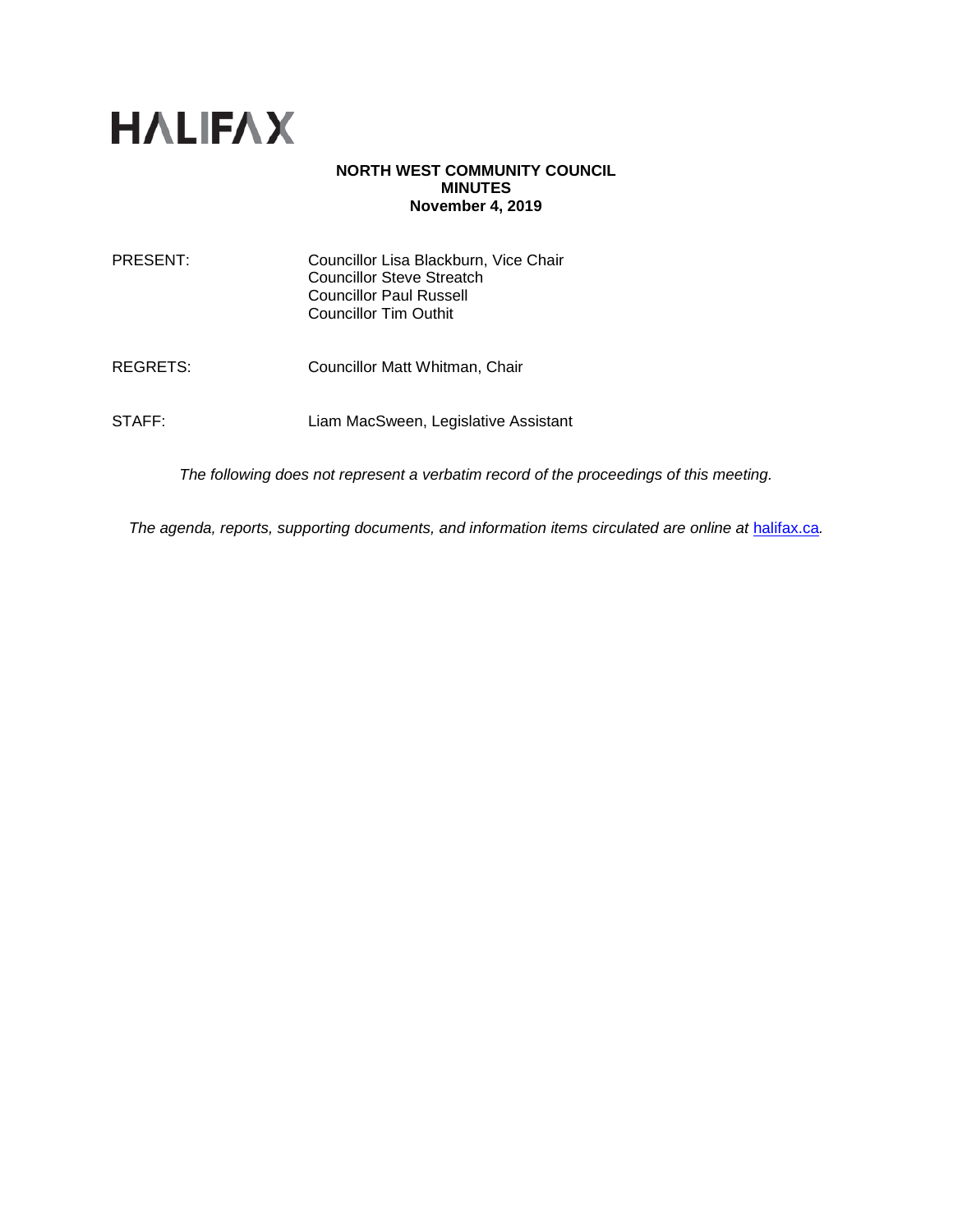*The meeting was called to order at 7:00 p.m. and adjourned at 7:07 p.m.*

# **1. CALL TO ORDER**

Councillor Lisa Blackburn, Vice Chair called the meeting to order at 7:00 p.m. in the Bedford-Hammonds Plains Community Centre, 202 Innovation Drive, Bedford.

## **2. APPROVAL OF MINUTES – August 12, 2019**

MOVED by Councillor Outhit, seconded by Councillor Streatch

**THAT the minutes of August 12, 2019 be approved as circulated.**

## **MOTION PUT AND PASSED.**

## **3. APPROVAL OF THE ORDER OF BUSINESS AND APPROVAL OF ADDITIONS AND DELETIONS**

Additions: None

MOVED by Councillor Russell, seconded by Councillor Outhit

## **THAT the agenda be approved as circulated.**

## **MOTION PUT AND PASSED.**

- **4. BUSINESS ARISING OUT OF THE MINUTES – NONE**
- **5. CALL FOR DECLARATION OF CONFLICT OF INTERESTS – NONE**
- **6. MOTIONS OF RECONSIDERATION – NONE**
- **7. MOTIONS OF RESCISSION – NONE**
- **8. CONSIDERATION OF DEFERRED BUSINESS – NONE**
- **9. NOTICES OF TABLED MATTERS – NONE**
- **10. HEARINGS – NONE**
- **11. CORRESPONDENCE, PETITIONS & DELEGATIONS – NONE**
- **12. INFORMATION ITEMS BROUGHT FORWARD – NONE**
- **13. REPORTS**
- **13.1 STAFF**

#### **13.1.1 Proposed 2020 North West Community Council Meeting Schedule**

The following was before Community Council:

• A staff recommendation report dated October 30, 2019

MOVED by Councillor Russell, seconded by Councillor Outhit

**THAT North West Community Council approve the proposed 2020 meeting schedule as outlined in the attachment A of the staff report dated October 30, 2019.**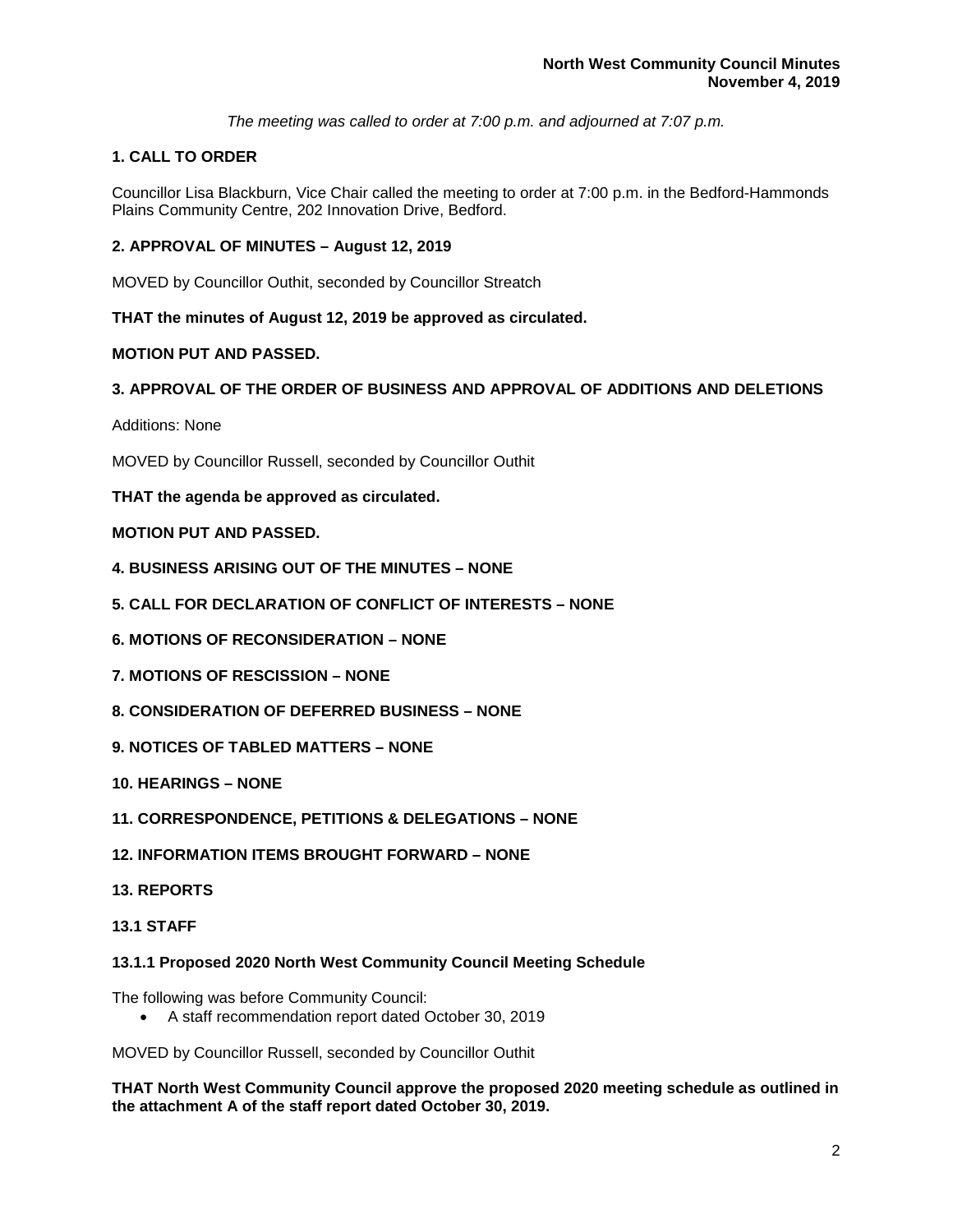### **MOTION PUT AND PASSED.**

#### **13.1.2 Councillor Appointments to Boards/Committees**

The following was before Community Council:

• A staff memorandum dated November 4, 2019

Councillor Russell withdrew consideration for appointment to the North West Planning Advisory Committee.

MOVED by Councillor Streatch, seconded by Councillor Russell

**THAT North West Community Council recommend that Halifax Regional Council appoint Councillors Blackburn and Outhit to the North West Planning Advisory Committee to a term to November 2020.**

#### **MOTION PUT AND PASSED.**

**13.1.3 Case 17272: Amendments to the Bedford Municipal Planning Strategy and Land Use Bylaw for Cushing Hill**

The following was before Community Council:

- A staff recommendation report dated October 2, 2019
- A memorandum from the North West Planning Advisory Committee dated August 11, 2016

MOVED by Councillor Outhit, seconded by Councillor Streatch

**That North West Community Council recommend that Regional Council:**

**1. Give First Reading to consider the proposed amendments to the Municipal Planning Strategy and Land Use By-law for Bedford, as set out in Attachments A and B of the staff report dated October 2, 2019, to create new MPS policies and zoning for the Cushing Hill CCDD area, Bedford and schedule a public hearing; and**

**2. Approve the proposed amendments to the Municipal Planning Strategy and Land Use By-law for Bedford, as set out in Attachments A and B of the staff report dated October 2, 2019.**

**MOTION PUT AND PASSED.** 

## **13.2 MEMBERS OF NORTH WEST COMMUNITY COUNCIL**

#### **13.2.1 Councillor Whitman - Hammonds Plains Common Area Rate Request - Timberlane Terrace Park and Grant Line Trail**

The following was before Community Council:

• A Councillor request for consideration form from Councillor Whitman

MOVED by Councillor Russell, seconded by Councillor Outhit

**THAT North West Community Council recommend that Halifax Regional Council authorize a onetime contribution of \$25,000 from the Hammonds Plains Area Rate surplus to the Hammonds Plains Rate Payers Association to complete the development of Timberlane Terrace Park and capital improvements to the Grant Line Trail.**

**MOTION PUT AND PASSED.**